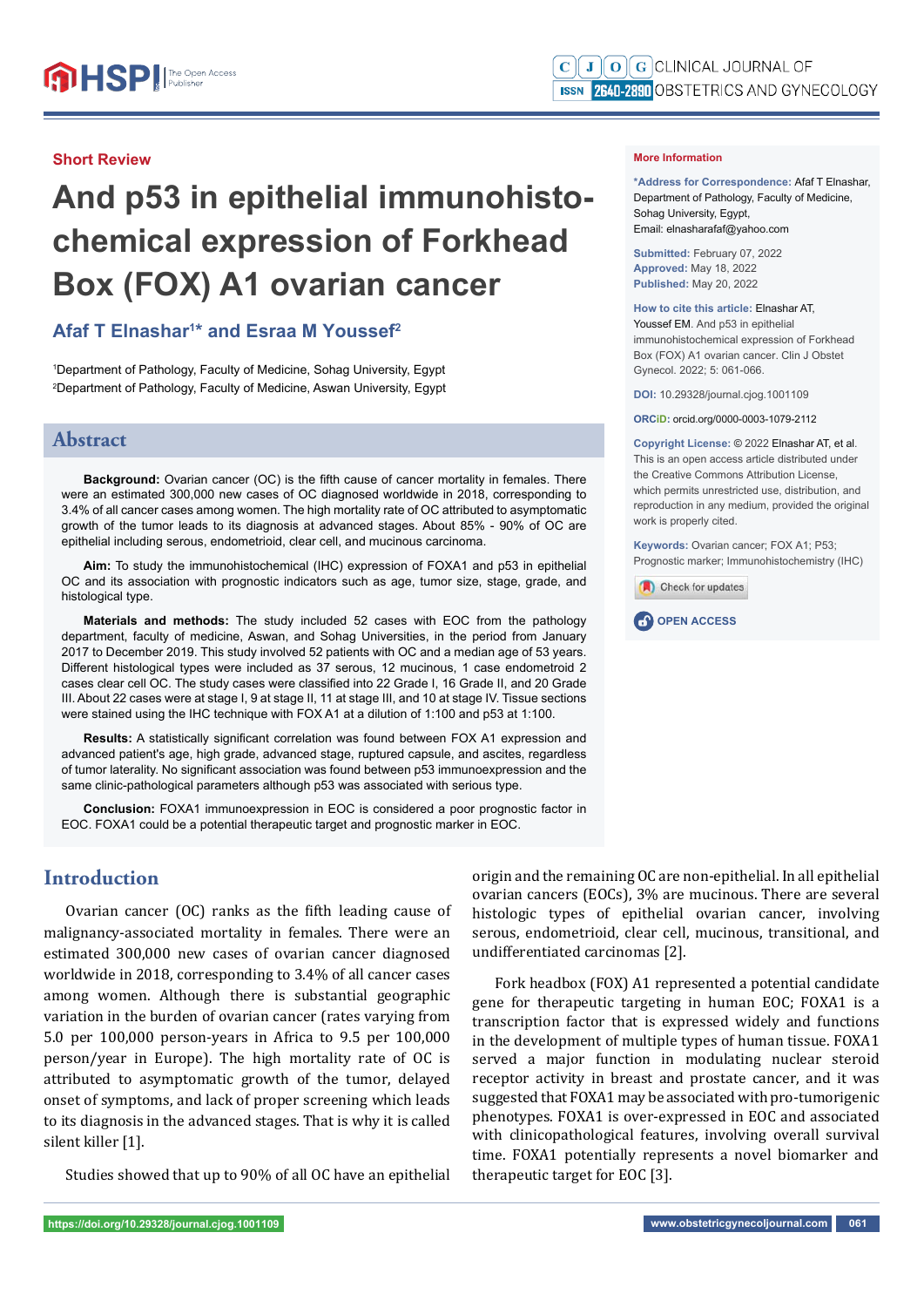

P53 is a tumor suppressor protein that regulates the expression of different genes included in apoptosis, growth arrest, inhibition of cell cycle progression, cell differentiation, and DNA repair or senescence in response to genotoxic or cellular stress [4].

Different types of TP53 mutations were observed in 40% - 80% of EOC contributing either to an inactive or a truncated p53 protein. The majority of mutations affecting TP53 are usually located in exons 5–8, coding for the DNA binding domain of the protein. This domain plays a vital role in the activation of the transcription of p53 target genes [5].

The expression of p53 mutants is closely correlated with malignancy and prognosis of EOC, so it could be considered a prognostic indicator [6].

#### **Aim of the work**

To study the immunohistochemical (IHC) expression of FOX A1 and p53 in EOC and detect the relationship of their expression with the clinicopathological data of the studied cases, including (age, site of tumor, histological type, grade, stage of tumor, rupture of capsule and ascites).

#### **Material and methods**

 This perspective and retrospective study was carried out on 52 cases with EOC, selected from archives of the pathology department, faculty of medicine, Aswan, and Sohag Universities in the period from January 2017 to December 2019. The specimens were collected as formalin-fixed, paraffin-embedded tissue blocks. The clinical information of the patients, including age, tumor size, histological type, grade according to World Health Organization (WHO), and stage according to FIGO staging were retrieved. The study was approved by the Ethics Board of Aswan University and informed written consent was taken from every participant in the study. The EOC cases previously-treated with neoadjuvant chemotherapy or radiotherapy and those with incomplete clinical data were excluded. Clinical and pathological data were collected from pathology reports including age, laterality of the tumor, ascites, capsular rupture, stage, histological type, degree of differentiation, and tumor grade were studied. Three serial sections from each tissue block were cut at 4 micronsthickness to be used as follows:

The first section was stained with routine Hematoxylin and Eosin (H&E) to confirm the histological diagnosis and tumor grade. The second section of slides was stained using the IHC technique with rabbit monoclonal antibody against FOX A1, A9793 at a dilution of 1:100. Negative control was run by omitting the primary antibody and positive control for FOX A1 was normal breast tissue. The third slide sections were stained with the rabbit monoclonal antibody against p53; A11232, 1ml concentration with a dilution of 1:100. Positive control for p53 was colorectal carcinoma. All cases were examined using a light microscope. The histopathological type according to the revised World Health Organization Classification of Tumors of the Female Reproductive Organs, were classified into serous, mucinous, endometrioid, and clear cell types [7].

#### **Evaluation of FOX A1 IHC staining**

For the evaluation of nuclear IHC staining results, immunoreactivity for FOX A1 in tumor cells was assessed using a scoring system based on staining intensity: negative = 0;  $1\% - 50\% = 1$ ;  $51\% - 75\% = 2$ ; and more than  $75\% = 3$  [8].

#### **Evaluation of p53 IHC staining**

Immunoreactivity for p53 was evaluated according to the percentage of positive cells as follows: negative =  $0; 1\%$  -  $50\%$  $= 1$ ; 51% - 75% = 2; and more than 75% = 3 [9].

#### **Statistical analysis of the data**

Data were collected, tabulated, and statistically analyzed using Statistical Package for Social Science (SPSS) version 20.0. Qualitative data were described using numbers and percentages. The Kolmogorov-Smirnov test was used to verify the normality of distribution Quantitative data were described using range (minimum and maximum), mean, standard deviation, and median. The significance of the obtained results was judged at the 5% level. The Chi-square test  $(X^2$ - test) was used to compare qualitative data such as different tumor grades and stages. Fisher's Exact or Monte Carlo correction: Cor-rection for chi-square when more than 20% of the cells have expected count >5. Student t-test was used in comparing one quantitative variable and one qualitative variable if they were normally distributed. F-test (ANOVA) for normally distributed quantitative variables, to compare between more than two groups. Mann Whitney test for abnormally distributed quantitative variables, to compare two studied groups. Kruskal Wallis test for abnormally distributed quantitative variables, to compare between more than two studied groups. Probability (*p* - value) difference considered as follow: Statistically significant (S) when  $(p < 0.05)$ , highly significant (HS) when  $(p < 0.01)$  [10,11].

#### **Results**

This study involved 52 patients with OC and a median age of 53 years. Different histological types were included as 37 cases (7.2%) of serous, 12 cases (23.1%) mucinous, 1 case (1.9%) endometroid 2 cases (3.8%) clear cell OC. The study cases were classified into 22/52 cases (42.3%) Grade I, 16 cases (34.6%) Grade II, and 20 (48.5%) Grade III as shown in Table 1. Less than half of the cases 22 cases (42.3%) were at stage I, 9 cases (17.3%) at stage II, 11 (21.2%) at stage III, and 10 (19.7%) at stage IV. Bilateral OC was found in 31/52 cases (59.6%) and rupture of the capsule was detected in 30/52 cases (57.7%) while ascites were diagnosed in 29 cases (55.8%) (Table 1).

Assessment of IHC expression of both FOX A1 and p53 was done in malignant epithelial cells for IHC staining status,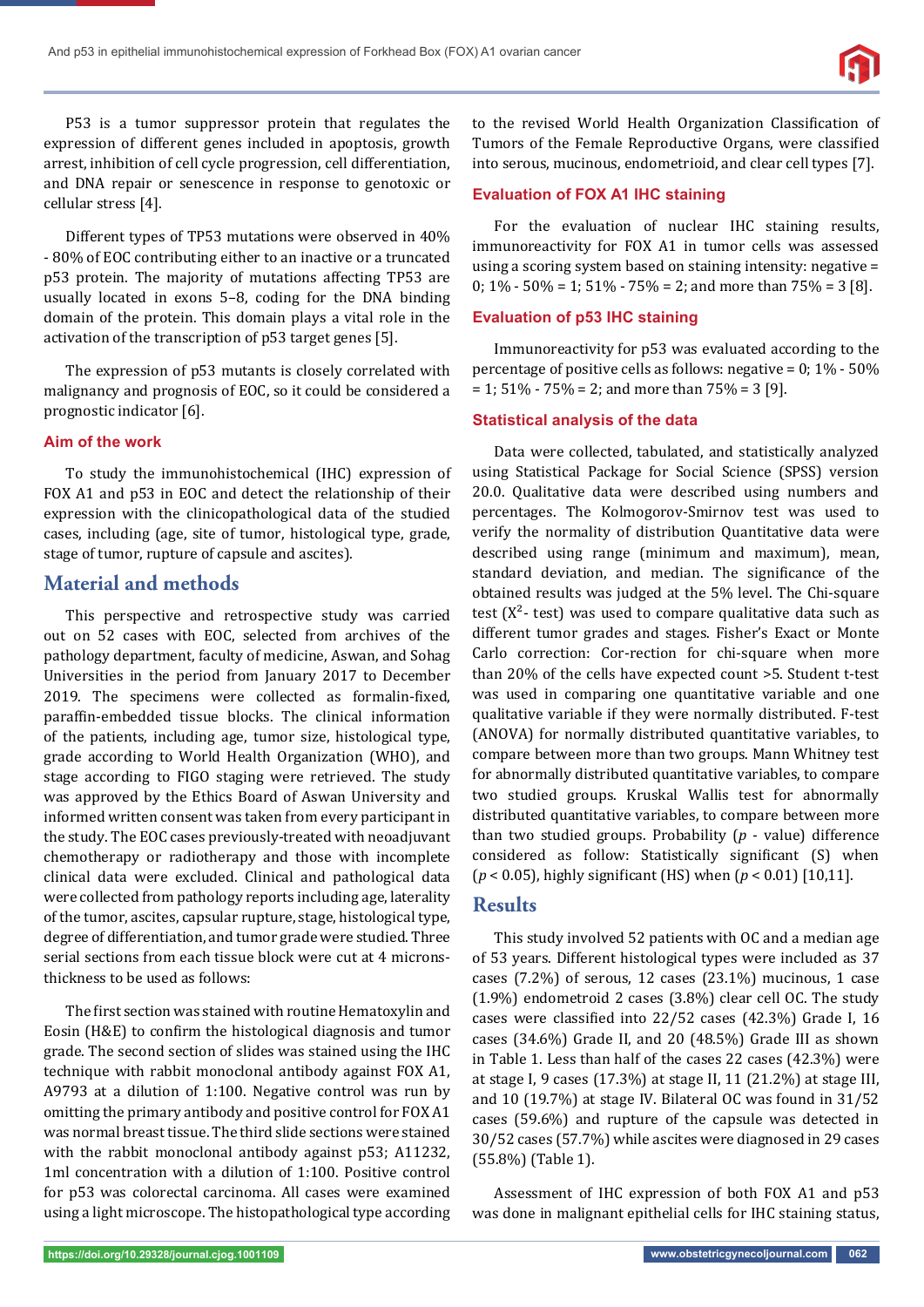pattern and intensity. FOX A1 showed a positive nuclear pattern of IHC expression in 38/52 cases (73.1%) and 14/52 (26.9%) were negative (Table 2). According to p53 IHC expression; all positive cases showed a nuclear pattern of expression. 35/52 cases (67.3%) showed positive IHC expression, while 17 cases (32.7%) showed negative expression (Table 3).

High significant correlation was found between FOX A1 expression, patient's age ( $p = 0.010$ ), tumor stage ( $p = 0.022$ ), histologic type ( $p = 0.016$ ), tumor grade ( $p < 0.001$ ), cases with ruptured capsule ( $p = 0.001$ ) and ascites ( $p < 0.001$ ) (Table 2).

No significant statistical association could be detected between FOXA1 expression and tumor site (unilateral or bilateral) in the studied cases (Table 2).

There was a high statistically significant association

| Table 1: The clinicopathological data of the studied cases (52 cases). |                |                   |        |
|------------------------------------------------------------------------|----------------|-------------------|--------|
| The clinicopathological data                                           |                | No.               | $\%$   |
| Age (years)                                                            | $Min. - Max.$  | 31:71             |        |
|                                                                        | Mean $\pm$ SD. | $52.27 \pm 11.55$ |        |
|                                                                        | Median         | 53y               |        |
|                                                                        | Unilateral     | 21                | 40.40% |
| <b>Tumour laterality</b>                                               | Bilateral      | 31                | 59.60% |
|                                                                        | 22             |                   | 42.30% |
| Stage                                                                  | 9              | Ш                 | 17.30% |
|                                                                        | 11             | Ш                 | 21.20% |
|                                                                        | 10             | IV                | 19.7   |
|                                                                        | 37             | Serous            | 71.20% |
|                                                                        | 12             | Mucinous          | 23.10% |
| Histological type                                                      | 1              | Endometrioid      | 1.90%  |
|                                                                        | 2              | Clear cell        | 3.80%  |
|                                                                        | 14             | Grade I           | 26.90% |
| Grade                                                                  | 18             | Grade II          | 34.60% |
|                                                                        | 20             | Grade III         | 38.50% |
| Capsular rupture                                                       | 30             | Yes               | 57.70% |
|                                                                        | 22             | No                | 42.30% |
| Ascites                                                                | 29             | Yes               | 55.80% |
|                                                                        | 23             | No                | 44.20% |

**Table 2:** Relation between FOX A1 expression clinicopathological features**.**

between p53 expression and histological type of the tumor (*p* < 0.001) (Table 3).

No significant correlation could be detected between age, tumor site (unilateral or bilateral), tumor grade, tumor stage, the status of the capsule (intact or reputed), ascites, and p53 expression (Table 3).

#### **Discussion**

Ovarian cancer (OC) is the second most common type of gynecological cancer worldwide, and it is a major cause of cancer-associated mortality in women [13]. There were an estimated 300,000 new ovarian cancer cases diagnosed worldwide in 2018 which was corresponding to 3.4% of all cancer cases among women. However, there is a substantial geographic variation in the burden of OC (rates are varying from 5.0/100,000 person/year in Africa to 9.5/100,000 person/year in Europe) [14].



The more practically accepted concept of classification

|                 |                  | FOX A1                |                       |              |             |
|-----------------|------------------|-----------------------|-----------------------|--------------|-------------|
|                 |                  | Positive ( $n = 38$ ) | Negative ( $n = 14$ ) | Test of Sig. | p           |
|                 |                  | <b>No. %</b>          | <b>No. %</b>          |              |             |
| Age (years)     | Mean $\pm$ SD.   | $54.74 \pm 10.85$     | 45.57±11.04           | $t = -2.690$ | $p = 0.010$ |
| Laterality      | Unilateral       | 14 (66.67%)           | 7 (33.33%)            |              | $p = 0.391$ |
|                 | <b>Bilateral</b> | 24 (77.42%)           | 7(22.58)              | $X^2 0.736$  |             |
| Stage           |                  | 12 (54.5%)            | 10(45.5%)             |              |             |
|                 | Ш                | 7 (77%)               | 2(23%)                |              |             |
|                 | Ш                | 10 (90.9%)            | $1(9.1\%)$            |              | 0.022       |
|                 | IV               | $9(90\%)$             | $1(10.0\%)$           |              |             |
| Histologic type | Serous           | 27 (71.1%)            | 10(28.9%)             |              | 0.016       |
|                 | Mucinous         | 11 (28.9%)            | $1(71.1\%)$           |              |             |
|                 | Endometrioid     | $\blacksquare$        |                       |              |             |
|                 | Clear cell       |                       | $\overline{2}$        |              |             |
| Grade           | Grade I          | 3(21.43%)             | 11 (78.57%)           |              | < 0.001     |
|                 | Grade II         | 16 (88.89%)           | $2(11.11\%)$          |              |             |
|                 | Grade III        | 19 (95%)              | 1(5%)                 |              |             |
| Capsule rupture | No               | 11 (50%)              | 11 (50%)              | $X^2$ 10.322 | 0.001       |
|                 | Yes              | 27 (90%)              | $3(10\%)$             |              |             |
| Ascites         | No               | 11(47.83%)            | 12 (52.17%)           | $X^2$ 13.365 | < 0.001     |
|                 | Yes              | 27 (93.1%)            | $2(6.9\%)$            |              |             |

c2, *p*: c2 and *p* values for Chi-square test FEp: *p* - value for Fisher Exact for Chi-square test, MCp: *p* - value for Monte Carlo for Chi-square test *t, p*: *t* and *p* values for Student *t* - test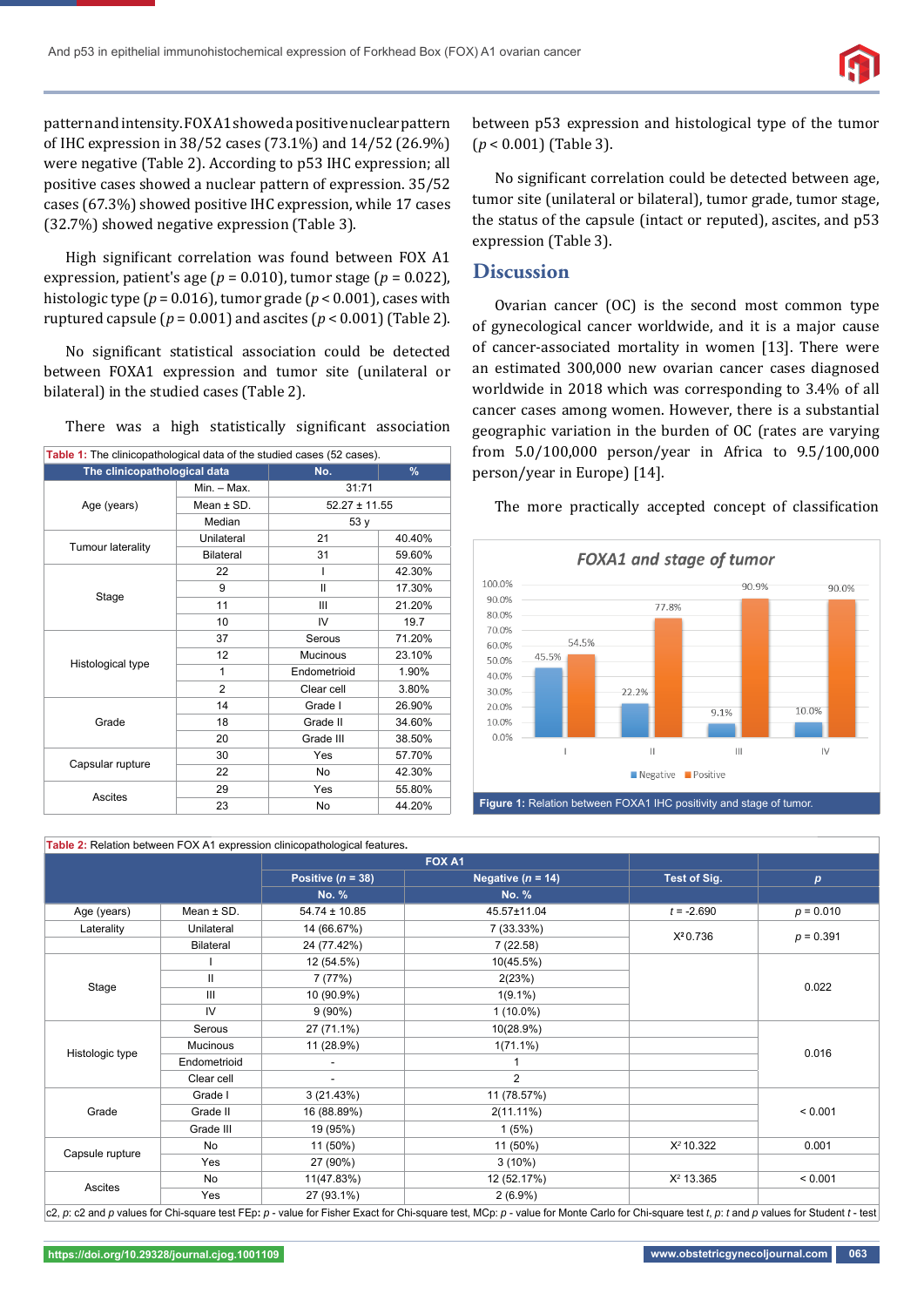

**Table 3:** Relation between p53 expression and the clinicopathological features of the studied cases.

|                 |                | <b>P53</b>                                     |                   | <b>Test of Sig</b> | $\boldsymbol{p}$ |
|-----------------|----------------|------------------------------------------------|-------------------|--------------------|------------------|
|                 |                | Positive ( $n = 38$ )<br>Negative ( $n = 14$ ) |                   |                    |                  |
|                 |                | No. %                                          | $\%$<br>No.       |                    |                  |
| Age (years)     | Mean $\pm$ SD. | $53.69 \pm 11.41$                              | $49.35 \pm 11.61$ | $t = -1.27$        | $p = 0.207$      |
| Laterality      | Unilateral     | 14 (66.67%)                                    | 7 (33.33%)        | $X^2$ 0.007        | $p = 0.935$      |
| Stage           |                | 15                                             | $\overline{7}$    |                    | 0.132            |
|                 | Ш              | 6                                              | 3                 |                    |                  |
|                 | Ш              | 9                                              | $\overline{2}$    |                    |                  |
|                 | IV             | 5                                              | 5                 |                    |                  |
| Histologic type | Serous         | 35                                             | $\overline{2}$    |                    | < 0.001          |
|                 | Mucinous       | $\overline{\phantom{a}}$                       | 12                |                    |                  |
|                 | Endometrioid   | $\overline{\phantom{a}}$                       | 1                 |                    |                  |
|                 | Clear cell     | $\overline{\phantom{a}}$                       | 2                 |                    |                  |
| Grade           | Grade I        | 9                                              | 5                 |                    | 0.634            |
|                 | Grade II       | 11                                             | $\overline{7}$    |                    |                  |
|                 | Grade III      | 15                                             | 5                 |                    |                  |
| Capsule rupture | No             | 16                                             | 6                 | $X^2$ 0.509        | 0.476            |
|                 | yes            | 19                                             | 11                |                    |                  |
| Ascites         | No             | 16                                             | $\overline{7}$    | $X^2$ 0.096        | 0.757            |
|                 | yes            | 19                                             | 10                |                    |                  |

FEp: *p* - value for Fisher Exact for Chi-square test; MCp: *p* - value for Monte Carlo for Chi-square test *t*, *p* : *t* and *p* values for Student *t* – test.



**Figure 1a:** Serous cystadenocarcinoma, (A) Grade I, (B) Grade II, and (C &D) Grade III, showed strong nuclear FOX A1 expression in tumor cells (IHC X 400).



**Figure 2:** Relation between FOXA1 IHC positivity and histologic type.



of OC is into 5 main histological types as follows: high-grade serous carcinoma (HGSC), clear-cell carcinoma, endometrioid carcinoma, mucinous carcinoma, and low-grade serous carcinoma (LGSC). This classification depends on differences in their biology, clinical presentation, and response to chemotherapy [15].

The current study aimed to evaluate the IHC expression of FOX A1 and p53 in tumor cells and their effect on the prognosis of EOC.

In this study, cases were patients of ages ranging from 31- 71 years. The mean age of the cases was 52.27 years, while the median age was 53 years. The age of the patients in this study was comparable to those reported by Wang, et al., who studied 110 cases of primary EOC and reported that the mean age of the patients was 54.5 years (range, 29–78 years) [16].

In the present work, bilateral tumors were the most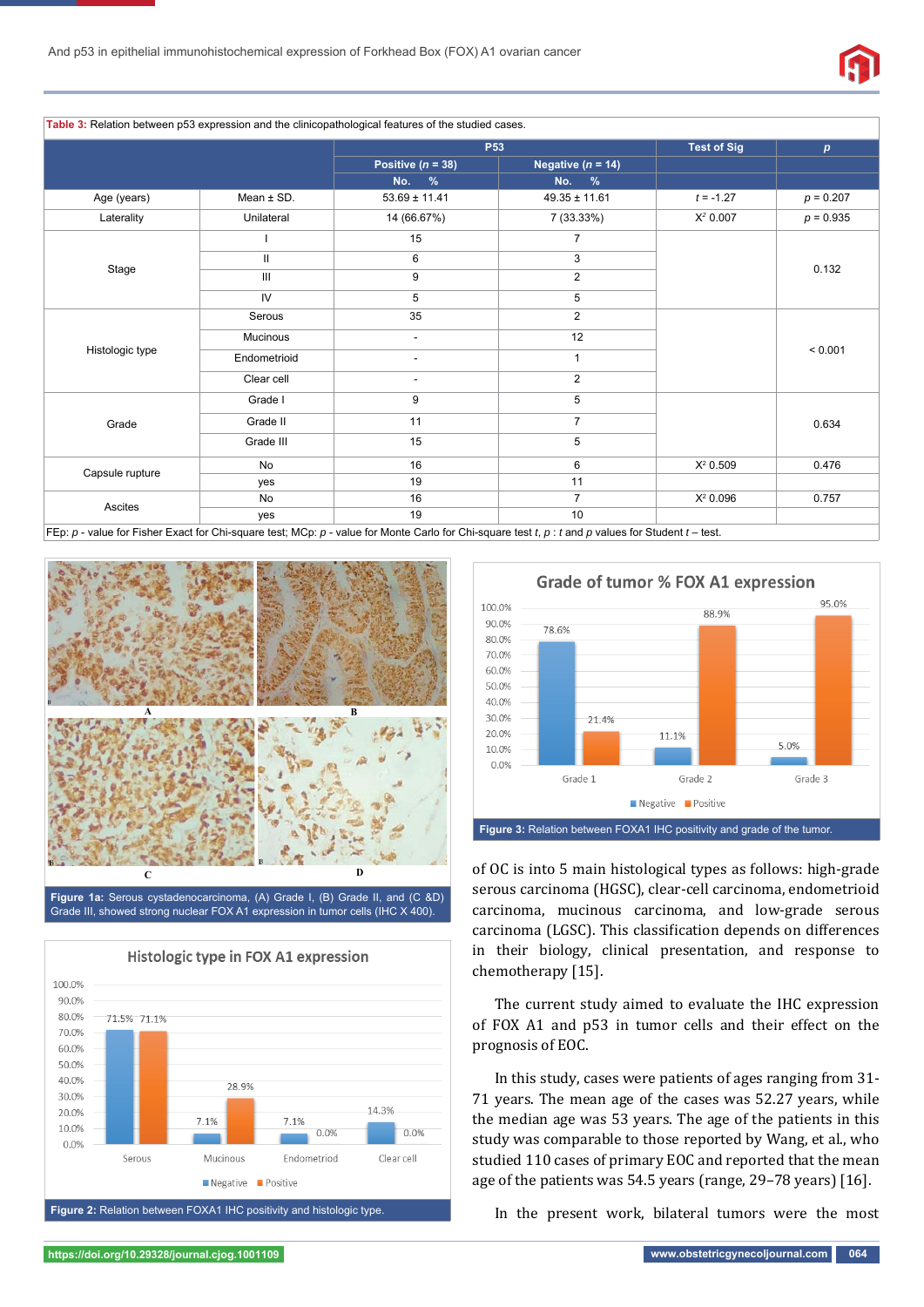

frequent (59.6%). This result was comparable to those reported by Wang, et al., as they reported that 46.4% of tumors were bilateral [16].

For histologic type, the current study denoted that more than (70%) of studied cases were serous carcinoma. Wang, et al., reported that 40% of tumors were HGSC. Also, Amanullah, et al., reported that 48.3% were serious tumors [16,17].

Regarding tumor grade, high-grade tumors were found to represent the highest percentage 73.0% of cases in the current research. This is in agreement with a study done by Ndukwe, et al., who reported that (66%) of tumors were high-grade neoplasms and (34%) of the case were low-grade neoplasms [18].

The state of the capsule and the presence of ascites are powerful prognostic factors and are routinely used to determine the stage of the tumor. In the current study, 57.7% of cases had ruptured capsules and 55.8% of cases had ascites, compared with 73% of cases that had ruptured capsules in the study of Amanullah, et al. [17].

In the current study, p53 expression using IHC staining was detected in (67.3%) of the studied cases. A previous study was done by Amanullah, et al., which reported p53 expression in (65.2%) of EOC samples. Furthermore, p53 positivity was detected in (58%) of EOC specimens according to a study carried out by Ndukwe, et al., on 50 specimens of EOC tissues. In contrast, a study carried out by Mohamed et al., showed a lower percentage (35.1%) of p53 expression in EOC [17-19].

In the current study, all p53-positive cases were serious malignancies. Malignant mucinous tumors, clear cell tumors, and endometrioid carcinoma cases were p53 negative. These results agree with Zhang, et al., who found strong p53 expression in (70.8%) of serous carcinomas and showed that the tumor histologic type was closely associated with the expression of p53 [20].

According to the relation between p53 expression and other clinicopathological variables; no significant association could be detected between p53 expression in tumor cells and other clinic-pathologic parameters including age, laterality, stage, state of the capsule, and presence or absence of ascites. This study showed no significant statistical relation between p53 expression and tumor grade in contrast to Ndukwe, et al., who had reported that p53 immunopositivity was significantly associated with high-grade tumors in general and high-grade serous carcinomas in particular [18].

Regarding Immunohistochemical expression of FOXA1 in EOC specimens; the present study demonstrated increased expression of FOXA1 in EOC tissues (73.1%). A study that was carried out by Wang, et al., reported that FOXA1 expression was seen in about 73.6% of EOC tissues [16].

According to the relation between FOXA1 expression and

tumor stage; FOXA1 was positive in 90.48% of cases at stages III and IV. This result agreed with Zhang, et al., who detected FOXA1 in 84.7% of cases at stages III and IV [20].

In this study, a significant statistical relation could be detected between FOXA1 expression and tumor grade as 92.1% of tumors of grade II and grade III showed positive expression of FOXA1. This was concomitant with the study of Wang, et al., who observed that 41/62 cases of moderately differentiated and poorly differentiated EOC showed strong FOXA1 expression of tumor cells and that was statistically significant. These findings suggest that FOX A1 expression was associated with poor prognostic parameters in EOC [16].

In the current work; (71.1%) of positive FOXA1 expression cases were serous carcinomas of which (66.7%) and showed a significant relation between FOXA1 expression and histologic type of tumor. These results disagreed with Wang, et al., who reported that only 55% of serous carcinomas were stained positive with FOXA1. This discrepancy between results may be attributed to the difference in sample size [16].

According to the current work, there was a highly significant association between FOXA1 expression and tumors with ruptured capsules and ascites.

## **Conclusion**

In conclusion, FOXA1 immunoexpression in EOC is considered a poor prognostic parameter as it is expressed in the majority of EOC, especially with advanced age, high grade, poor differentiation, advanced stages, tumors with ruptured capsule and ascites regardless of the side of the tumor (unilateral or bilateral). While p53 immunopositivity is significantly associated with the majority of cases of serous carcinoma, no significant association could be found between p53 immunoexpressing and other clinic-pathological parameters such as age, size of the tumor, tumor grade, stage, state of the capsule, and ascites. The results of the present study indicated that FOXA1 could serve an important function in EOC and may be a potential therapeutic target and prognostic marker.

## **References**

- 1. Yoneda A, Lendorf ME, Couchman JR, Multhaupt HA. Breast and ovarian cancers: a survey and possible roles for the cell surface heparan sulfate proteoglycans. J Histochem Cytochem. 2012 Jan;60(1):9-21. doi: 10.1369/0022155411428469. PMID: 22205677; PMCID: PMC3283135.
- 2. Chang HT, Chiu ML, Wang TY, Chen TC, Chang CL, Su TH, Wang KG, Wang KL, Yang YC, Chen JR. Effect of Chemotherapy, Laparoscopy, and Cytology on Stage IC Ovarian Clear Cell Carcinoma: A Long-Term, Single-Center Study. Int J Environ Res Public Health. 2020 Jan 13;17(2):491. doi: 10.3390/ijerph17020491. PMID: 31940991; PMCID: PMC7014224.
- 3. Wang K, Guan C, Fang C, Jin X, Yu J, Zhang Y, Zheng L. Clinical significance and prognostic value of Forkhead box A1 expression in human epithelial ovarian cancer. Oncol Lett. 2018 Apr;15(4):4457- 4462. doi: 10.3892/ol.2018.7899. Epub 2018 Jan 29. PMID: 29541214; PMCID: PMC5835846.